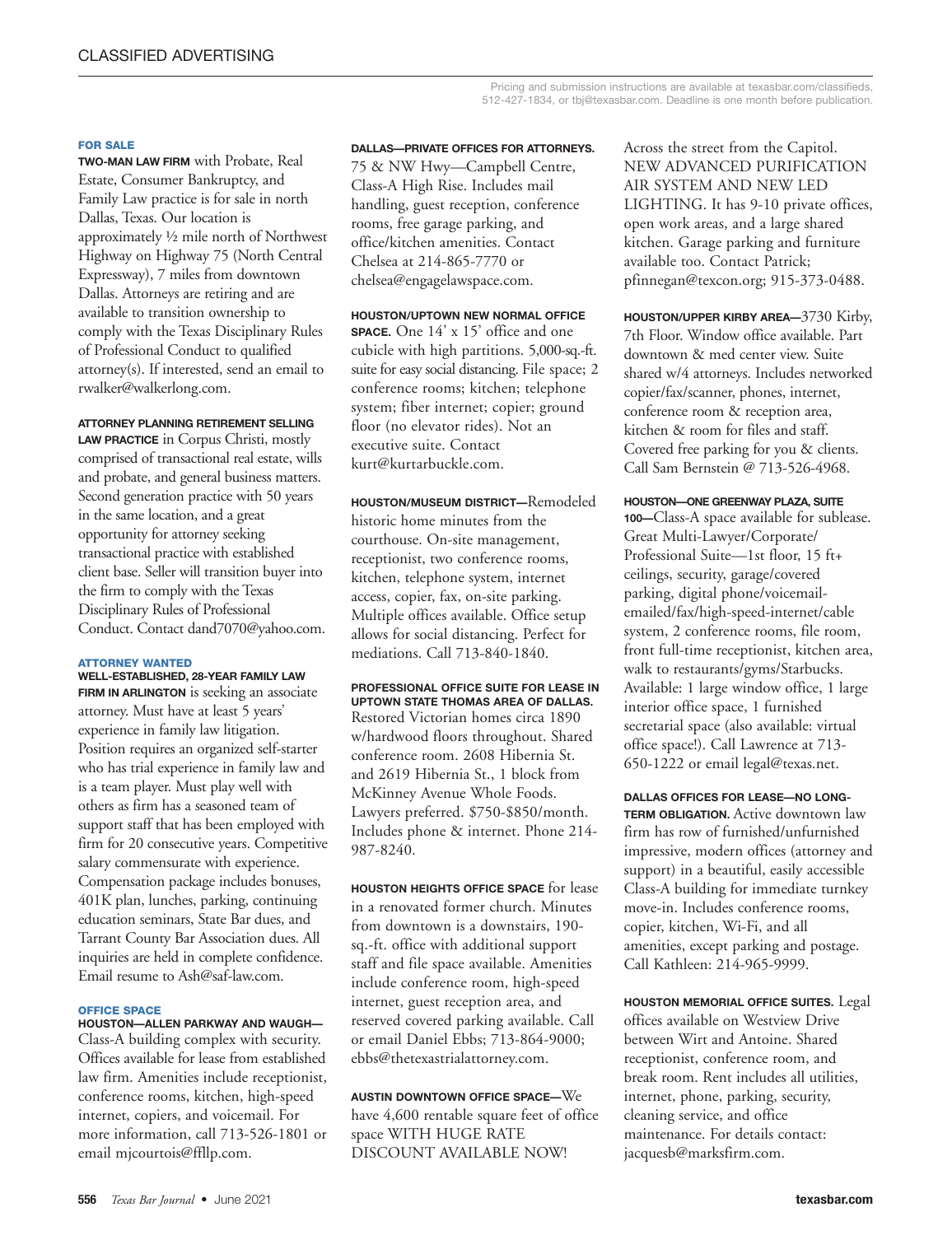## **DALLAS—DOWNTOWN OFFICE SUITE FOR**

**ATTORNEYS.** Beautifully renovated downtown office space available for sublease in the iconic Comerica Bank Building featuring elevator access, spacious private offices, wide hallways, modern finishes, and impressive unrestricted views of East Dallas. The building is a Class-A, 60-story high rise occupying a full city block located on the eastern edge of downtown Dallas with easy access from I-75, 24-hour security, and garage parking. The office suite includes four window offices, two interior offices, and a file/copy room. Amenities include a modern foyer with a coffee bar, two conference rooms, and a spacious kitchen/lounge area. Sublease term of up to 5 years available. For more information, email 1717MainSublease@gmail.com.

**HOUSTON/GREATER HEIGHTS—**Beautiful Class-A Building, with free covered parking, security, deli & janitorial services. Window offices available for lease from established law firm. Amenities include reception area, conference rooms, kitchen, high-speed internet & dedicated telephone line. Offices can be leased fully furnished. For information, please call 713-621-8588 or email marisol@toppinslawfirm.com.

## **FORT WORTH'S DOWNTOWN HISTORICAL**

**FLATIRON BUILDING** offers affordable office space, leased by the floor or unit. Features kitchenettes & large conference room. Near highways I-35, I-30, 280, and walking distance to the Convention Center, hotels, financial/municipal institutions, post office, FedEx, and restaurants. For images/additional information, contact 682-249-1069 or https://www.fortworthflatironbuilding.com/ leases.

## **LEGAL SERVICES**

**MEXICAN LAW EXPERT—**Attorney, former law professor testifying for 22 years in cases filed in U.S. courts involving Mexican law issues: forum non conveniens, Mexican claims and defenses, personal injury, moral damages, Mexican contract law, and Mexican family law. Co-author, leading treatise in field. Plaintiffs/defendants.

State/federal court. David Lopez, 210- 222-1642, dlopez@ccn-law.com.

**SUMMARY JUDGMENT HELP—**Duke Law/Top-20 firm alumnus, 25-year specialist in complex legal research, and author of over 400 motions seeking/opposing summary judgment. Satisfied clientele include past editor, *Harvard Law Review,* as well as more than 150 *TBJ* subscribers. Fast, bright, reliable, I am very, very good at what I do. \$160/hour. Accept no substitute for the Original and Best—I find ways to win. Inquiries: ackerjohn@hotmail.com or www.ackerlegalresearch.com.

**TRIAL AND APPELLATE BRIEFS—SUMMARY JUDGMENT HELP.** Over 19 years of high praise from clients and co-counsel— Vanderbilt Law, AV-rated, published attorney. Thoroughly researched, powerfully written, signature ready responses to "no evidence" and "traditional" summary judgment motions. Memos, pleadings, motions, and quality appellate briefs on any issue, including contracts, torts, jurisdiction, choice-of-law, medical malpractice, fraud, product liability, experts, federal and constitutional law, etc. Don't let lack of experience or time keep you from winning. Free material review and consultation—\$155 per hour with 25% first project discount, or super low flat fee. Stuart Starry: 713- 252-1415; email: stuart@starrylaw.com. Biography, references, and writing samples available at www.lawandfact.com.

**EXPERT IN MEXICAN LAW.** Practicing Mexican Attorney & Professor of Law. I have been testifying since 1987 before American courts in cases involving Mexican law issues: contracts, commercial law, family law, matrimonial assets, Mexican claims, defenses, and forum non conveniens. Author of leading articles and book on Mexican Law. Carlos A. Gabuardi, Ph.D., 202- 241-4829, cgabuardi@gabuardi.com.

**DEAF EXPERT AND ATTORNEY—**Criminal Defense Attorney and BEI Court Certified ASL Interpreter. Certified in

the Reid Interrogation Technique. Can assist in defense, review Miranda Rights/Statements, interview witnesses, review interpretation, and/or legal interpreter for counsel. Call Amber D. Farrelly at 512-668-9100, go to adfelaw.com, or email amber@adfelaw.com.

**REDUCE OVERHEAD COSTS!—**Outsource to an experienced civil litigator. Licensed in 2003, I provide well-researched and highquality legal work, including summary judgment motions/responses, appellate briefs, discovery, depositions, and more to solo practitioners and law firms. Reasonable rates. For more background information, visit anitashahani.com. Email anita@anitashahani.com or call 832-544-8516.

**VIETNAMESE SPEAKING MEDIATOR WILL TRAVEL TEXAS OR VIA ZOOM VIDEOCONFERENCING.** David C. Vuong, Esq. Mediator-Arbitrator, dvuong2001@yahoo.com, Tel: 832-328-4778. If you have a Vietnamese client, I'm your mediator.

**QDRO EXPERT—**Judge Stephen Hernsberger and his team work with attorneys in all counties. QDRO preparation, attorney consultation, expert witness testimony, case strategy. Former Family Court Judge & Board Certified Specialist. 30+ years' experience. Specialists in post-divorce QDRO litigation. 512-852-4373, shernsberger@hernsbergerlawfirm.com. Request our newsletter. Visit our website at hernsbergerlawfirm.com.

**ACCIDENT RECONSTRUCTION EXPERT FOR CRIMINAL CASES.** Ted Marules, Sr. 832- 452-4763. tedm@marules.com. 47 years' experience in accident investigation, analysis, reconstruction, and causation. DPS License A-09798. Qualifications, Trial experience, and References available via email request. Approved Harris County Vendor for Flat Rate Fee Option with Court Approval.

**TRIAL MOTIONS AND APPELLATE BRIEF**

**WRITING.** Graduated magna cum laude from top-10 law school. Eight years' experience as appellate attorney in state and federal courts. Licensed in TX and NY. Let me deliver direct, thorough, and